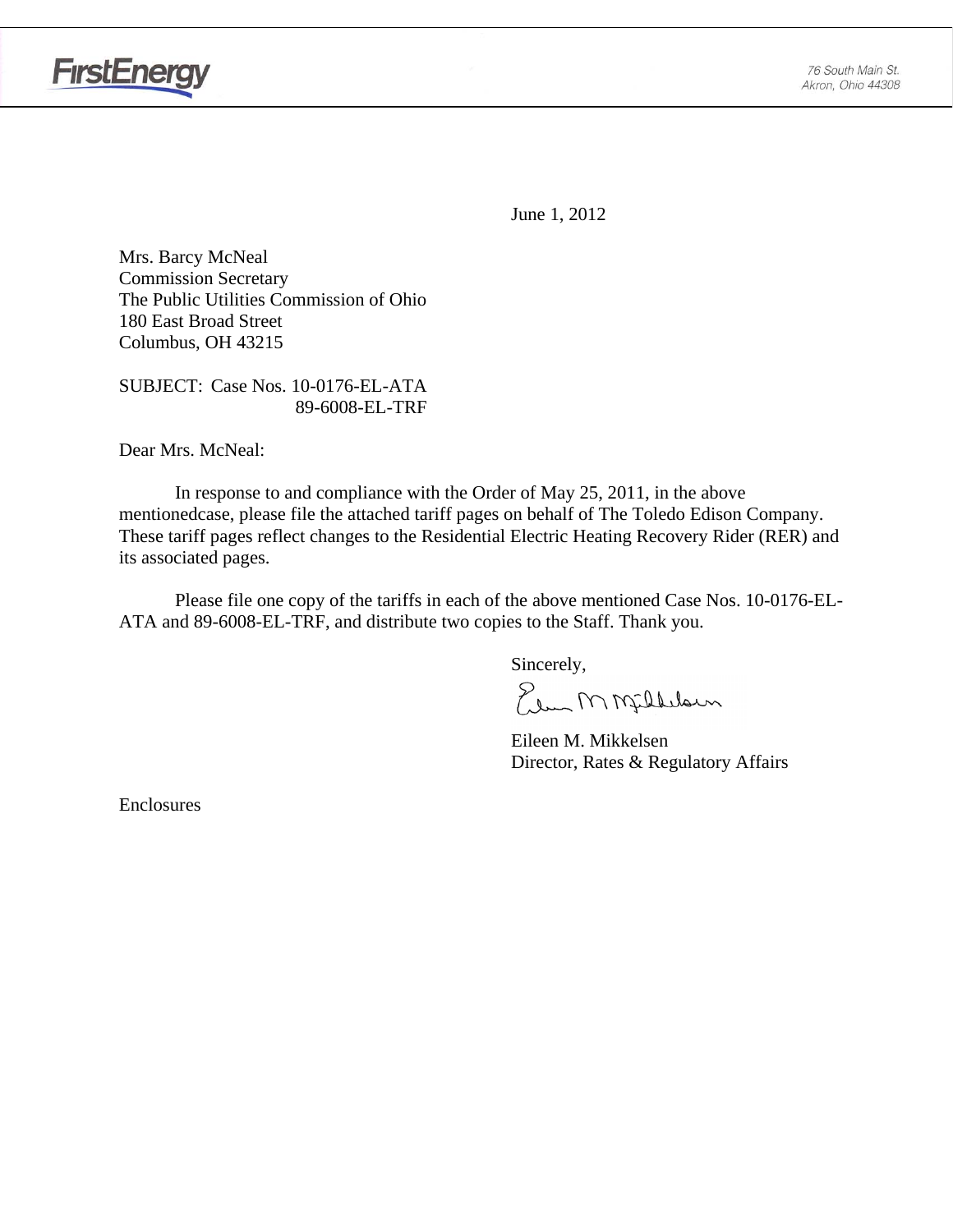# **TABLE OF CONTENTS**

The following rates, rules and regulations for electric service are applicable throughout the Company's service territory except as noted.

|                                                      | <b>Sheet</b>   | <b>Effective</b><br><b>Date</b> |
|------------------------------------------------------|----------------|---------------------------------|
| <b>TABLE OF CONTENTS</b>                             | 1              | $07 - 01 - 12$                  |
| <b>DEFINITION OF TERRITORY</b>                       | 3              | 01-23-09                        |
| <b>ELECTRIC SERVICE REGULATIONS</b>                  | $\overline{4}$ | $12 - 04 - 09$                  |
| <b>ELECTRIC SERVICE SCHEDULES</b>                    |                |                                 |
| Residential Service (Rate "RS")                      | 10             | $01 - 23 - 09$                  |
| General Service - Secondary (Rate "GS")              | 20             | 01-23-09                        |
| General Service - Primary (Rate "GP")                | 21             | $01 - 23 - 09$                  |
| General Service - Subtransmission (Rate "GSU")       | 22             | 01-23-09                        |
| General Service - Transmission (Rate "GT")           | 23             | $01 - 23 - 09$                  |
| <b>Street Lighting Provisions</b>                    | 30             | $01 - 23 - 09$                  |
| Street Lighting (Rate "STL")                         | 31             | 06-01-09                        |
| Traffic Lighting (Rate "TRF")                        | 32             | 01-23-09                        |
| Private Outdoor Lighting (Rate "POL")                | 33             | 06-01-09                        |
| <b>MISCELLANEOUS CHARGES</b>                         | 75             | 01-23-09                        |
| <b>OTHER SERVICE</b>                                 |                |                                 |
| <b>Partial Service</b>                               | 52             | $01 - 01 - 06$                  |
| Residential Renewable Energy Credit Purchase Program | 60             | 10-01-09                        |
| <b>Cogeneration and Small Power Producer</b>         | 70             | $01 - 01 - 03$                  |
| <b>Interconnection Tariff</b>                        | 76             | $01 - 01 - 09$                  |
| <b>PIPP Customer Discount</b>                        | 80             | 06-01-11                        |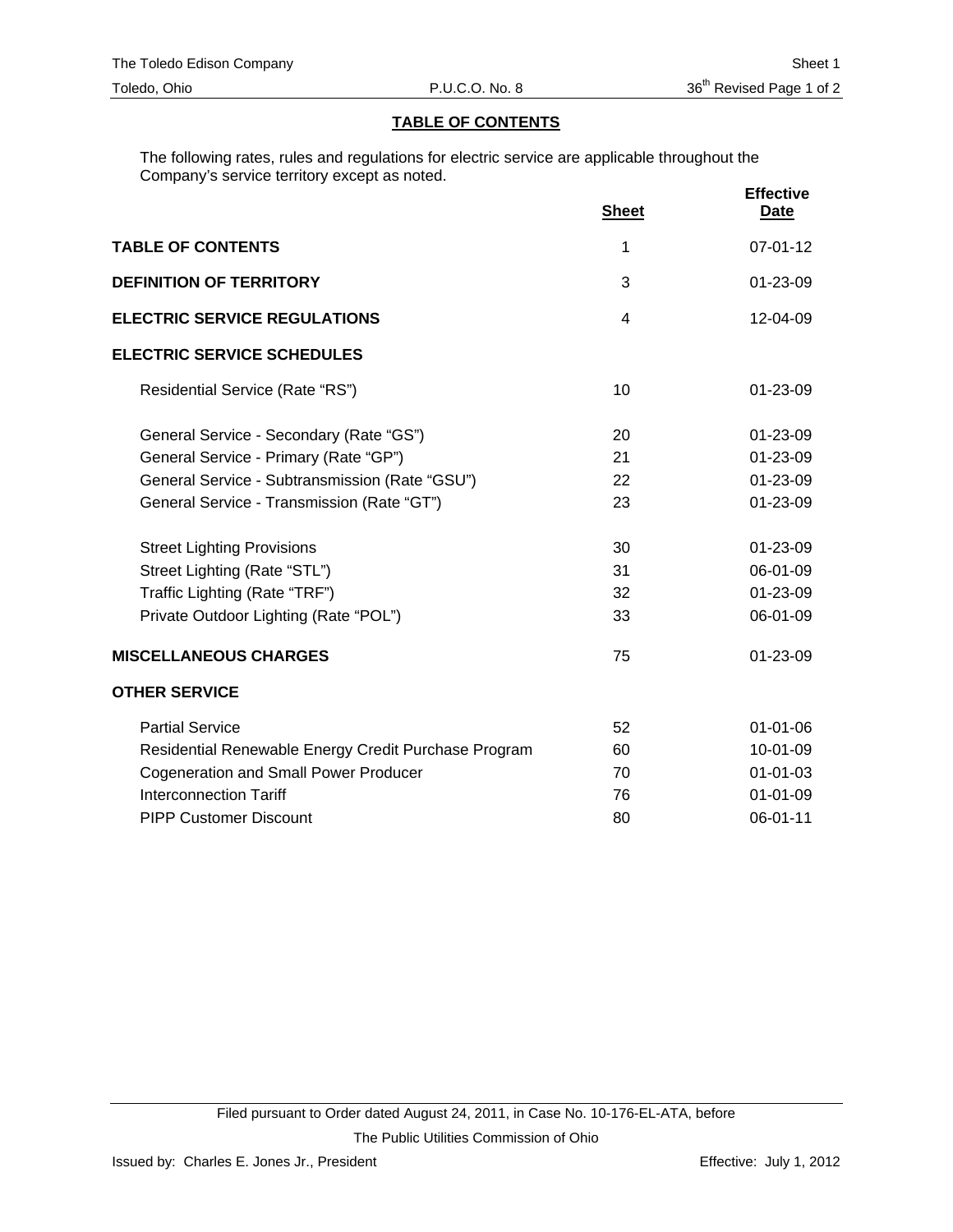# **TABLE OF CONTENTS**

| <b>RIDERS</b>                                          | <b>Sheet</b> | <b>Effective</b><br>Date |
|--------------------------------------------------------|--------------|--------------------------|
| Summary                                                | 80           | 09-01-11                 |
| <b>Residential Distribution Credit</b>                 | 81           | $05 - 21 - 10$           |
| <b>Transmission and Ancillary Services</b>             | 83           | 09-10-10                 |
| <b>Alternative Energy Resource</b>                     | 84           | 04-01-12                 |
| <b>School Distribution Credit</b>                      | 85           | 06-01-09                 |
| <b>Business Distribution Credit</b>                    | 86           | 01-23-09                 |
| <b>Hospital Net Energy Metering</b>                    | 87           | 10-27-09                 |
| Economic Development (4a)                              | 88           | 01-23-09                 |
| <b>Universal Service</b>                               | 90           | 12-20-11                 |
| State kWh Tax                                          | 92           | 01-23-09                 |
| <b>Net Energy Metering</b>                             | 93           | 10-27-09                 |
| Delta Revenue Recovery                                 | 96           | 04-01-12                 |
| Demand Side Management                                 | 97           | $01 - 01 - 12$           |
| Reasonable Arrangement                                 | 98           | 06-01-09                 |
| <b>Distribution Uncollectible</b>                      | 99           | 04-01-12                 |
| Economic Load Response Program                         | 101          | 06-01-11                 |
| Optional Load Response Program                         | 102          | 06-01-11                 |
| <b>Generation Cost Reconciliation</b>                  | 103          | 04-01-12                 |
| Fuel                                                   | 105          | 12-14-09                 |
| Advanced Metering Infrastructure / Modern Grid         | 106          | 04-01-12                 |
| Line Extension Cost Recovery                           | 107          | 04-01-12                 |
| <b>Delivery Service Improvement</b>                    | 108          | $01 - 01 - 12$           |
| <b>PIPP Uncollectible</b>                              | 109          | 04-01-12                 |
| Non-Distribution Uncollectible                         | 110          | 04-01-12                 |
| <b>Experimental Real Time Pricing</b>                  | 111          | 06-01-12                 |
| <b>Experimental Critical Peak Pricing</b>              | 113          | 06-01-12                 |
| <b>Generation Service</b>                              | 114          | 06-01-12                 |
| Demand Side Management and Energy Efficiency           | 115          | $01 - 01 - 12$           |
| <b>Economic Development</b>                            | 116          | 04-01-12                 |
| <b>Deferred Generation Cost Recovery</b>               | 117          | 06-01-09                 |
| Deferred Fuel Cost Recovery                            | 118          | $01 - 01 - 11$           |
| Non-Market-Based Services                              | 119          | 06-01-12                 |
| <b>Residential Deferred Distribution Cost Recovery</b> | 120          | $01 - 01 - 12$           |
| Non-Residential Deferred Distribution Cost Recovery    | 121          | $01 - 01 - 12$           |
| <b>Residential Electric Heating Recovery</b>           | 122          | 07-01-12                 |
| <b>Residential Generation Credit</b>                   | 123          | 09-01-11                 |
| <b>Delivery Capital Recovery</b>                       | 124          | 04-01-12                 |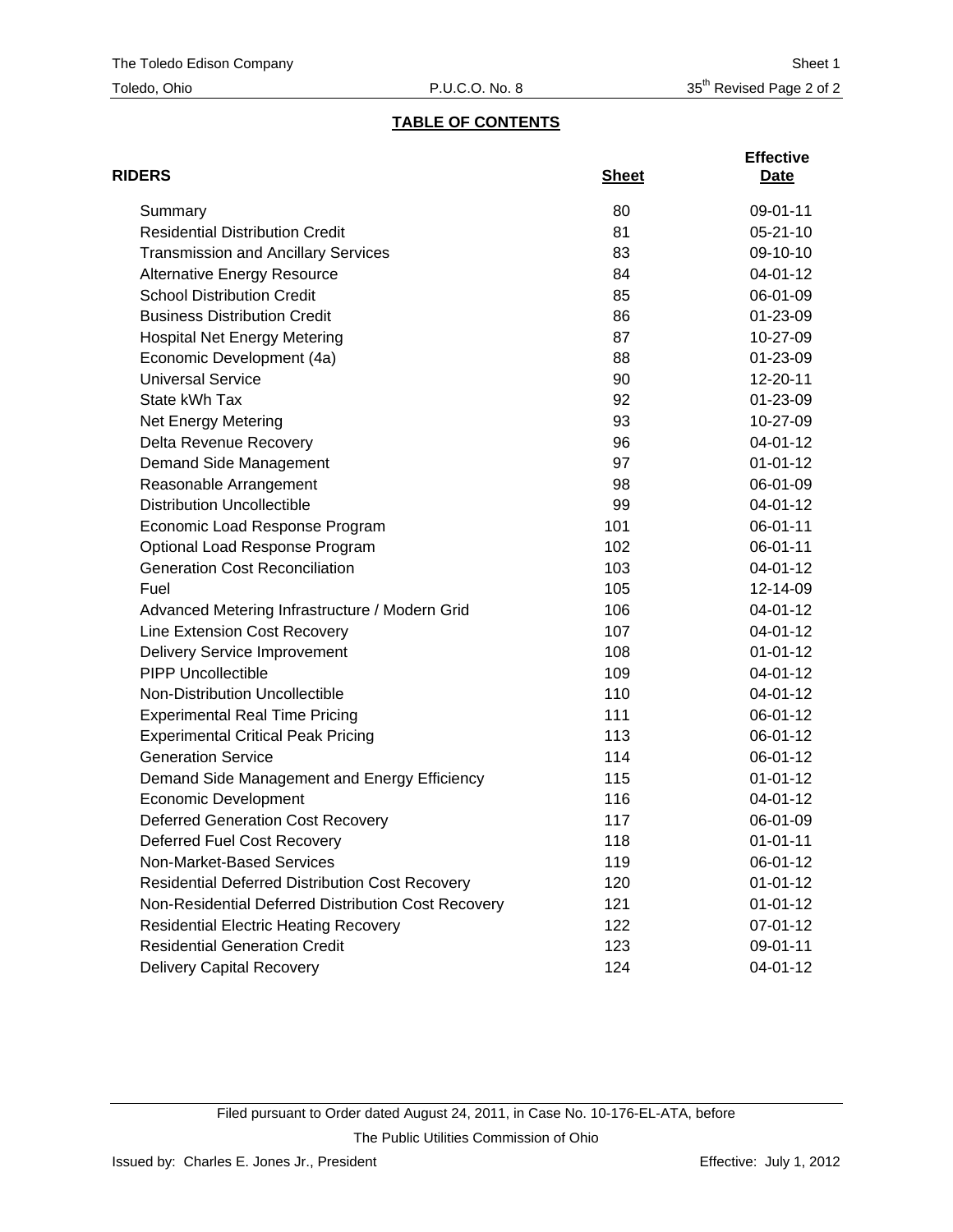#### **RIDER RER Residential Electric Heating Recovery Rider**

## **APPLICABILITY:**

Applicable to any residential customer that takes electric service under the Company's rate schedules. The Residential Electric Heating Recovery Rider (RER) charges will apply, by rate schedule, effective for service rendered as described below. This Rider is not avoidable for customers who take electric generation service from a certified supplier.

#### **PURPOSE:**

The charges provided for in this Rider recover deferred purchased power costs which represent the differential between the amounts paid by customers that received or are receiving Rider RGC credits and the amounts that otherwise would have been paid by those customers but for the Commission's orders and entries in the 10-176-EL-ATA proceeding, including applicable interest.

- 1. The RER1 charge set forth in this Rider recovers deferred purchased power costs associated with the 10-176-EL-ATA proceeding incurred by the Company from the implementation of Rider RGC through June 30, 2011, including applicable interest.
- 2. The RER2 charge set forth in this Rider recovers on-going deferred purchased power costs not otherwise recovered through the RER1 charge per the Order in Case No. 10-176-EL-ATA dated May 25, 2011, including applicable interest.

# **RATE:**

The following charges will apply, by rate schedule for all kWhs per kWh:

|           | RER <sub>1</sub> | RER <sub>2</sub> |
|-----------|------------------|------------------|
| <b>RS</b> | 0.0128c          | $0.1586$ ¢       |

# **RIDER UPDATES:**

The RER charges set forth in this Rider shall be updated and reconciled on a semi-annual basis. No later than December 1st and June 1st of each year, the Company shall file with the PUCO a request for approval of these rider charges which, unless otherwise ordered by the PUCO, shall become effective on a service rendered basis on January 1st and July 1st of each year.